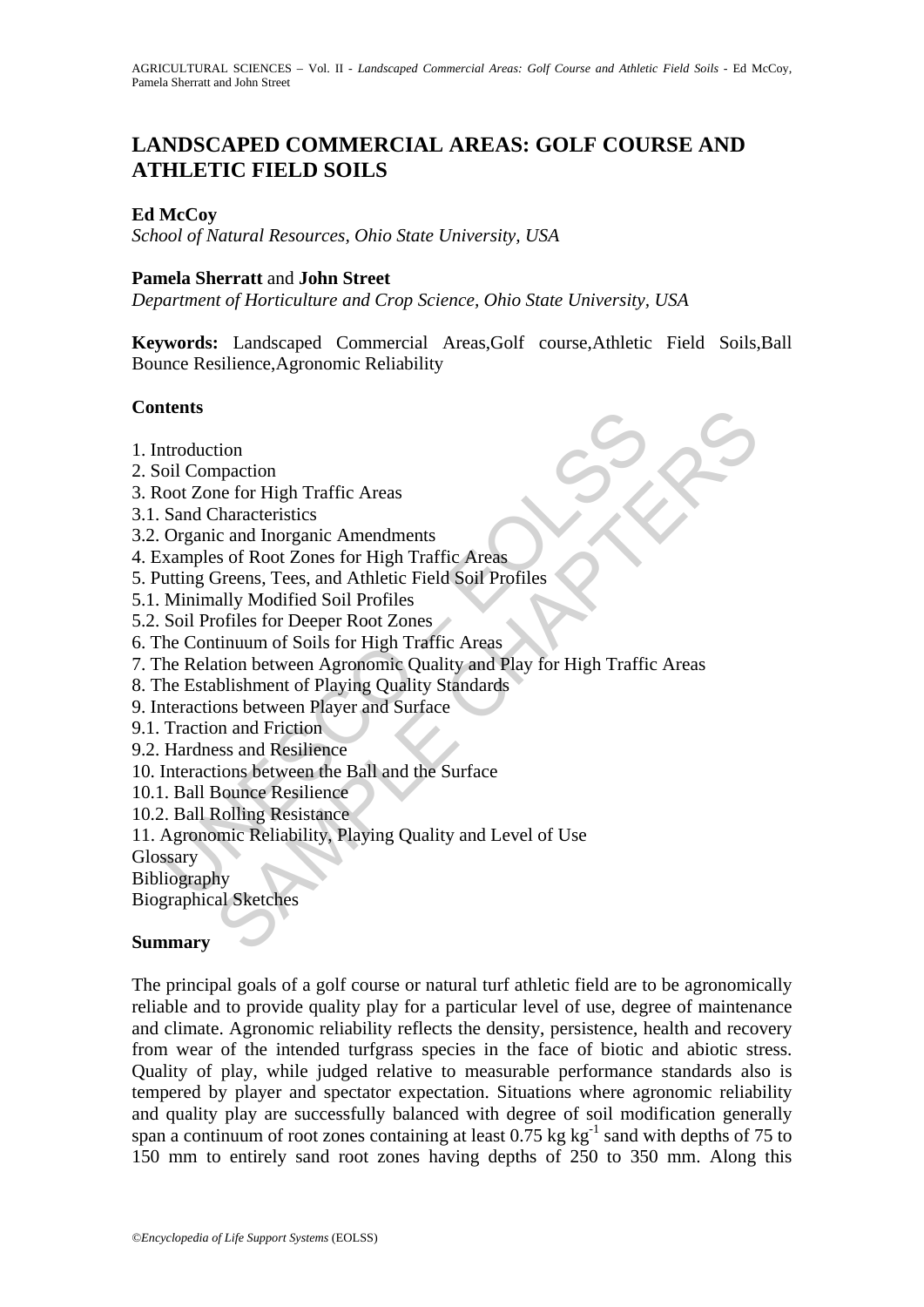continuum the Fineness Modulus and  $D_{90}/D_{10}$  values follow the trend from higher values to lower values within acceptable ranges. Organic matter contents also display a trend along this continuum ranging from amendment rates of 50 g  $kg^{-1}$  for lower sand content root zones to none for pure sand root zones. Finally, shallower and lower sand content root zones would be fitted with interceptor style drainage elements whereas the deeper and higher sand content root zones would be more reliant on subsurface drainage elements cut into the subgrade and optimally containing a gravel drainage blanket. These sand dominated root zones with a soil profile favoring a proper air and water balance is a proven first step to satisfy agronomic reliability and quality play goals.

## **1. Introduction**

Soils are an integral component of every golf course and natural turf athletic field. Besides their obvious role in supporting turfgrass and other plantings, golf course and athletic field soils are shaped and contoured both to provide a quality playing surface and for golf, an interesting and aesthetically pleasing landform. Further, the soil media and profile of golf courses and athletic fields are often highly engineered to provide superior turf growth conditions and playing quality.

ides their obvious role in supporting turfgrass and other planting<br>tic field soils are shaped and contoured both to provide a quali<br>for golf, an interesting and aesthetically pleasing landform. Furt<br>profile of golf courses ier obvious role in supporting turfgrass and other plantings, golf course<br>ier obvious role in supporting turfgrass and other plantings, golf course<br>dd soils are shaped and contoured both to provide a quality playing sur<br>ff Golf course landscapes have a common ancestry found on the links, or windswept coastal sand dunes of Scotland and Ireland. Indeed, these landforms are so significant to enthusiasts of the game that various attempts to recreate links landscapes are common across golf courses around the world. Athletic fields, on the other hand, require a substantially level area for adequate play. Consequently, the creation of a golf course or athletic field is often accompanied by some degree of earthmoving. Clearly, processes involved in earthmoving result in a loss of natural soil horizonation and a mixing of soil materials from diverse locations and depths across the site.

Another goal in the creation of golfing and athletic field topography is to speed surface water runoff for effective surface drainage. In the case of golf course fairways, minimum slopes of 2% are typically required for surface drainage. Putting green slopes range from 1.5 to 10% where extreme values are only found at isolated locations within some greens. Surface slopes of athletic fields are typically 2% or less as per the requirements of the game.

Frequent human contact is a key feature of golf course and athletic field soils. Foot and vehicle traffic from both play and frequent maintenance apply an external stress to the soil surface. Further, these activities commonly occur over a much wider range of soil moisture conditions than found with agricultural traffic.

## **2. Soil Compaction**

Soil compaction is a problem that occurs from human interaction with soil. Defined simply as an increase in soil bulk density, compaction is an interaction between the level of applied stress and the strength of the soil in resisting deformation. If the applied stress exceeds the soil compressive strength, compaction will occur.

Turf maintenance and play are the principal sources of axial stress in golf course and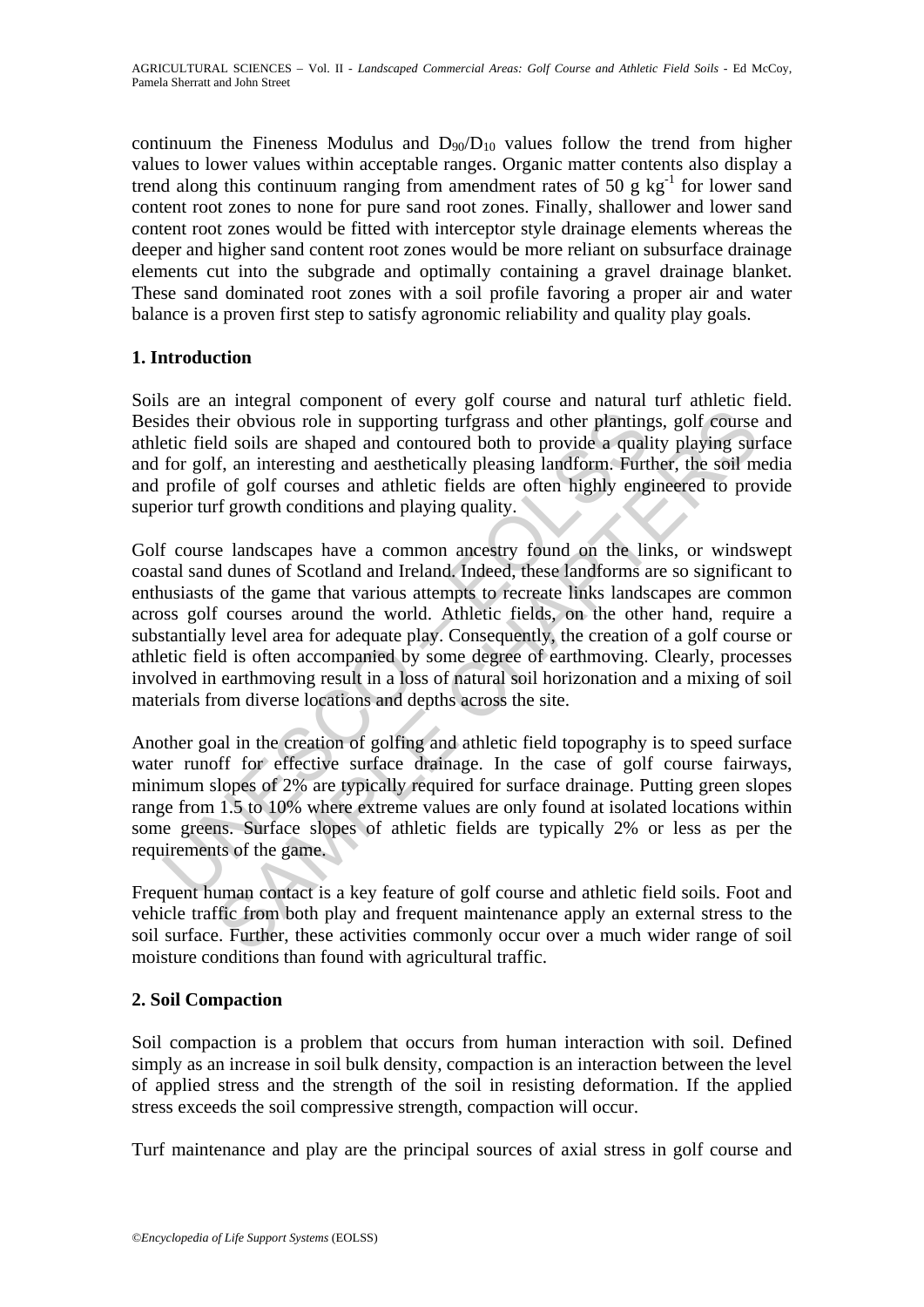athletic field situations. For most routine maintenance, however, the physical weight of the equipment is small or alternatively low-pressure tires are used. Expectedly, little compaction is observed from equipment used in turf maintenance. Excessive and untimely foot traffic, on the other hand, is a major cause of soil compaction in turf areas. The magnitude of foot traffic on the golf course can be illustrated by considering that the average player takes about 50 steps on each putting green. For 200 rounds of golf per day, this would result in about 10 000-foot steps per green. Traffic on athletic fields, though not a daily occurrence, is usually higher depending on the level of use. Soil stresses resulting from foot traffic can, however, vary with the nature of the activity. For example, a 75-kg person in street shoes will create a ground pressure (stress) of 2.5 to 4.1 g cm<sup>-2</sup> while standing upright. With this same individual walking and striking the ground with his heel and toe, the stress increases to 12.2 g cm<sup>-2</sup>. A 75-kg player wearing studded shoes (where studs support the weight) while standing would exert 31.6 to 52.0 g cm<sup>-2</sup> depending on the stud size and pattern. When walking this player would exert 95.6 to 156 g cm<sup>-2</sup>, and while running the pressure increases 2 to 3 fold, yielding 239 to 390 g cm<sup>-2</sup>. Another reference gives a value of up to 408 g cm<sup>-2</sup> for a running player wearing studded shoes. Added to these values for a running player, planting of one's foot for rapid direction changes will add significantly to these loadings.

Clearly, compressive stress from foot traffic can become very large depending on the activity. It is important to remember, however, that the total load is small and the depth of this stress penetration in the soil will be shallow. Thus, foot traffic can create large surface stresses that can easily compact a soil but does so to a relatively shallow depth. A healthy turf with a thatch or mat layer can absorb significant impact from foot traffic. Excessive foot traffic on bare soil can, however, lead to devastating consequences.

 $m<sup>2</sup>$  depending on the stud size and pattern. When walking this j to 156 g cm<sup>-2</sup>, and while running the pressure increases 2 to 3 for g cm<sup>-2</sup>. Another reference gives a value of up to 408 g cm<sup>-2</sup> for g studded sho ending on the stud size and pattern. When walking this player would ending on the stud size and pattern. When walking this player would e g cm<sup>-2</sup>, and while running the pressure increases 2 to 3 fold, yielding 23. Anothe The degree to which a soil will be compacted from foot traffic also depends on the strength of the soil. Soils with higher compressive strength will experience less compaction for a given level of stress. The principal factors that influence soil strength are texture and water content. In engineering applications soils are broadly classified as either cohesive or granular. Cohesive soils contain an appreciable quantity of silt and clay. Granular soils consist mostly of clean sands and gravels. Cohesive soils, when moist, have a lower compressive strength and are subsequently prone to greater compaction. Granular soils typically have higher compressive strength and can resist compressive stresses. This is the main reason that higher sand content soil materials are preferred as root zones for soils exposed to high levels of foot traffic.

But it is not foot traffic or soil texture alone that dictates the extent of soil compaction. Soil moisture has a large influence on the strength of a cohesive soil, with strength generally decreasing at higher water contents. Thus, play on a cohesive soil when at higher soil moisture leads to more severe compaction than when play occurs on the same soil when drier. The inevitable consequence of golf or other athletic activities is that they frequently occur regardless of the rainfall or soil moisture conditions.

By definition, soil compaction results in a loss of total porosity. More significant is that not all soil porosity is influenced to the same degree. Soil compaction results in the collapse of the larger sized or macro-pores with a corresponding increase in the volume percentage of smaller pores. A compacted soil will, therefore, exhibit reduced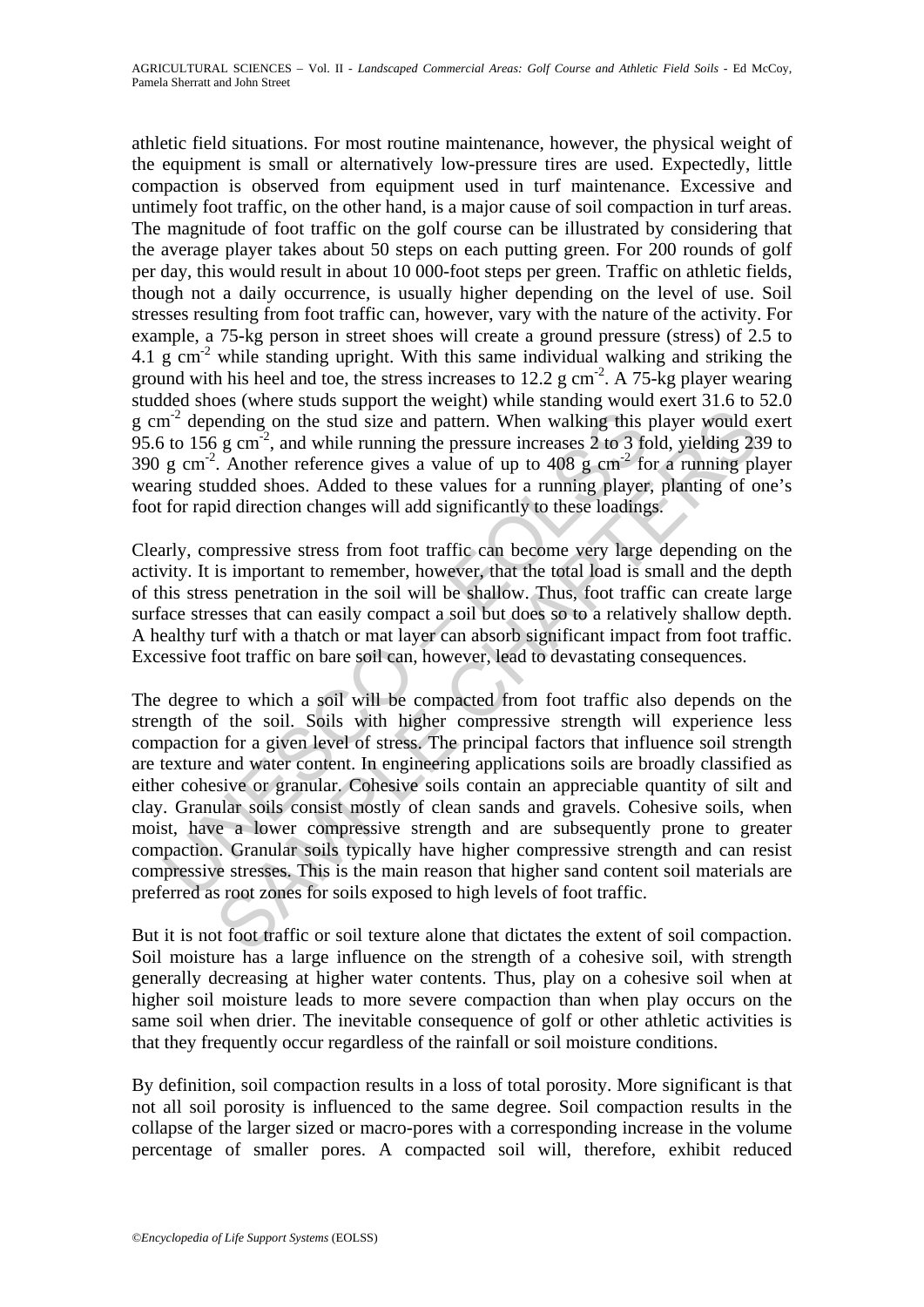infiltration rates, reduced drainage, poor soil aeration, and a platy or massive soil structure. These marginalized soil physical conditions result in a less favorable environment for turfgrass roots, and for many beneficial soil microbes, earthworms, and arthropods. For this reason, compaction is probably the most serious damage that can occur in recreational turf soils.

## **3. Root Zones for High Traffic Areas**

The close connection between foot traffic and compaction on golf courses and athletic fields would suggest that some degree of soil modification would substantially improve the soil and consequently turf growth and playing quality. This is particularly true for those areas exposed to the greatest traffic. On the golf course, the focal points of play are putting greens and tees, since play at each hole begins within the typically 400  $m<sup>2</sup>$ teeing ground and ends within the typically  $550 \text{ m}^2$  green. Between these beginning and end points, play and subsequent foot traffic is spread more widely. For athletic fields, even though areas of concentrated play depend on the sport (such as goal mouth areas in sports using goals), the degree of field use and performance expectations are commonly overriding factors dictating the degree of soil modification required.

Historically, the principal goal in soil modification is to replace the existing native soil that typically exhibits cohesive behavior with a root zone having properties of a granular media. This goal is achieved by establishing sufficiently high sand contents in the root zone. Sand contents exceeding  $0.75$  kg kg<sup>-1</sup> generally assure both inter-particle contact of the sand grains and a sufficient proportion of pores between grains that are not occluded by finer textured materials.

ing ground and ends within the typically 550 m<sup>2</sup> green. Between the points, play and subsequent foot traffic is spread more widely, though areas of concentrated play depend on the sport (such as g ts using goals), the de and and ends within the typically 550 m<sup>2</sup> green. Between these beginning<br>play and subsequent foot traffic is spread more widely, For athletic fig<br>play and subsequent foot traffic is spread more widely, For athletic fig<br>p For example, research has shown that depending on the sand texture, sand contents exceeding  $0.75 \text{ kg kg}^{-1}$  result in more than 15% of the total pore volume composed of larger sized ( $> 0.05$ -mm diameter) pores. Pores greater than 0.05-mm are responsible for rapid air and water movement. Generally, a soil should contain at least 10 to 20% of these larger sized pores to allow adequate water infiltration, drainage and gas exchange with the atmosphere. Studies also show that a soil containing this minimum sand content will yield saturated hydraulic conductivity values of about 50 mm  $h^{-1}$ , a commonly recommended minimum permeability for high traffic turfgrass root zones.

As sand content increases above this minimum, the porosity from larger pores and saturated hydraulic conductivity values increase as well; the rate and extent of which is highly dependent on the sand texture. Subsequently, above about 0.9 to 0.95 kg  $kg^{-1}$ sand, these physical properties slow in their increase and in some cases have been shown to plateau.

Again, depending on the performance expectations, degree of use and foot traffic levels, modified by conventional practices, it is recommended that the sand content for golf course greens and tees and athletic fields exceed  $0.75 \text{ kg kg}^{-1}$ . In terms of physical behavior, this range of soil textures from sandy loam to sand allows rapid water infiltration, drainage and gas exchange with the atmosphere. Further, these properties will not decline as a result of compressive stresses from foot traffic and maintenance equipment.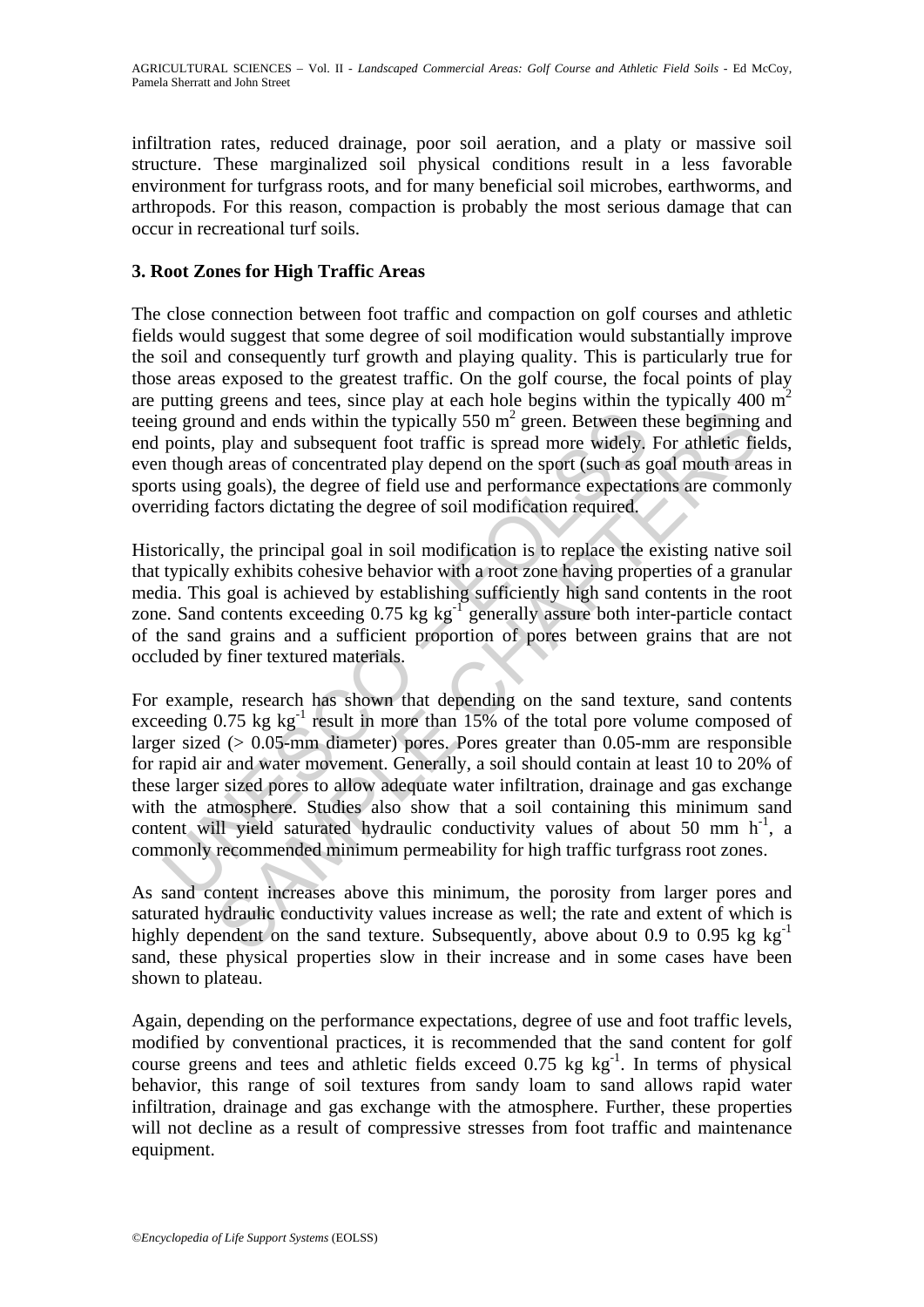### **3.1. Sand Characteristics**

Clearly, however, not all sand sources are deemed adequate for golf course and athletic field root zones. Properties of sand shown to influence physical properties are principally the grain size distribution and distribution uniformity; secondary consideration is given to grain shape and mineralogy. One method to describe the grain size distribution is calculation of the Fineness Modulus. This index is calculated by summing the percents by weight retained on mesh sieves having openings of 4.75, 2.36, 1.18, 0.60, 0.30, and 0.15 mm, and dividing by 100. Finer textured sands have smaller Fineness Modulus values whereas coarser sands have larger values. Fineness Modulus values of sand used for high traffic turfgrass root zones typically range from 1.4 to 3.1. The smaller values often conform to root zones composed entirely of sand and/or located where rainfall intensities are low. The larger Fineness Modulus values are often given for sands used in root zones containing up to 0.25 kg  $kg^{-1}$  silt and clay sized fractions and correspondingly higher organic matter contents. Consequently, recommended grain size distributions are often specific to the intended use and experts in the area may differ in their recommendations. Some specific examples are presented in the following section.

in for sands used in root zones containing up to 0.25 kg kg<sup>-1</sup><br>tions and correspondingly higher organic matter conten<br>mmended grain size distributions are often specific to the intend<br>e area may differ in their recommend stands used in root zones containing up to 0.25 kg kg<sup>-1</sup> silt and clay s<br>ands used in root zones containing up to 0.25 kg kg<sup>-1</sup> silt and clay s<br>and correspondingly higher organic matter contents. Conseque<br>ded grain size Uniformity of the sand grains is often expressed as a gradation index calculated as the diameter ratio of the larger to smaller grains. The  $D_{90}/D_{10}$  gradation index is obtained by dividing the  $D_{90}$  value (i.e. the diameter where 90% by wt. of the grains are smaller) by the  $D_{10}$  value (i.e. the diameter where only 10% by wt. of the grains are smaller). For a sand to be sufficiently uniform for most golf course and athletic field root zones the  $D_{90}/D_{10}$  value should be less than 8. Also, qualitatively the sand distribution should be unimodal and not gap graded. Sand shapes are classified as having varying degrees of sphericity and angularity where sphericity refers to how closely the grains conform to perfect spheres and angularity characterizes the microscale roughness of the grain surface. Although of secondary consideration, grains having low sphericity and high angularity, and vice versa, are commonly avoided for golf course and athletic field root zones. Finally, a sand mineralogy dominated by quartz is preferred.

One negative aspect of increasing sand content is a consistent reduction of plant available water and cation exchange capacity (CEC). Thus, increasing sand content of a soil typically results in the creation of a droughty soil and one having low nutrient retention properties. A root zone having low available water and CEC will require more frequent irrigation and fertilizer inputs and consequently a higher degree of maintenance to yield suitable turf growth conditions.

- -
- -
- -

TO ACCESS ALL THE **18 PAGES** OF THIS CHAPTER, Visit[: http://www.eolss.net/Eolss-sampleAllChapter.aspx](https://www.eolss.net/ebooklib/sc_cart.aspx?File=E5-24-11-05)